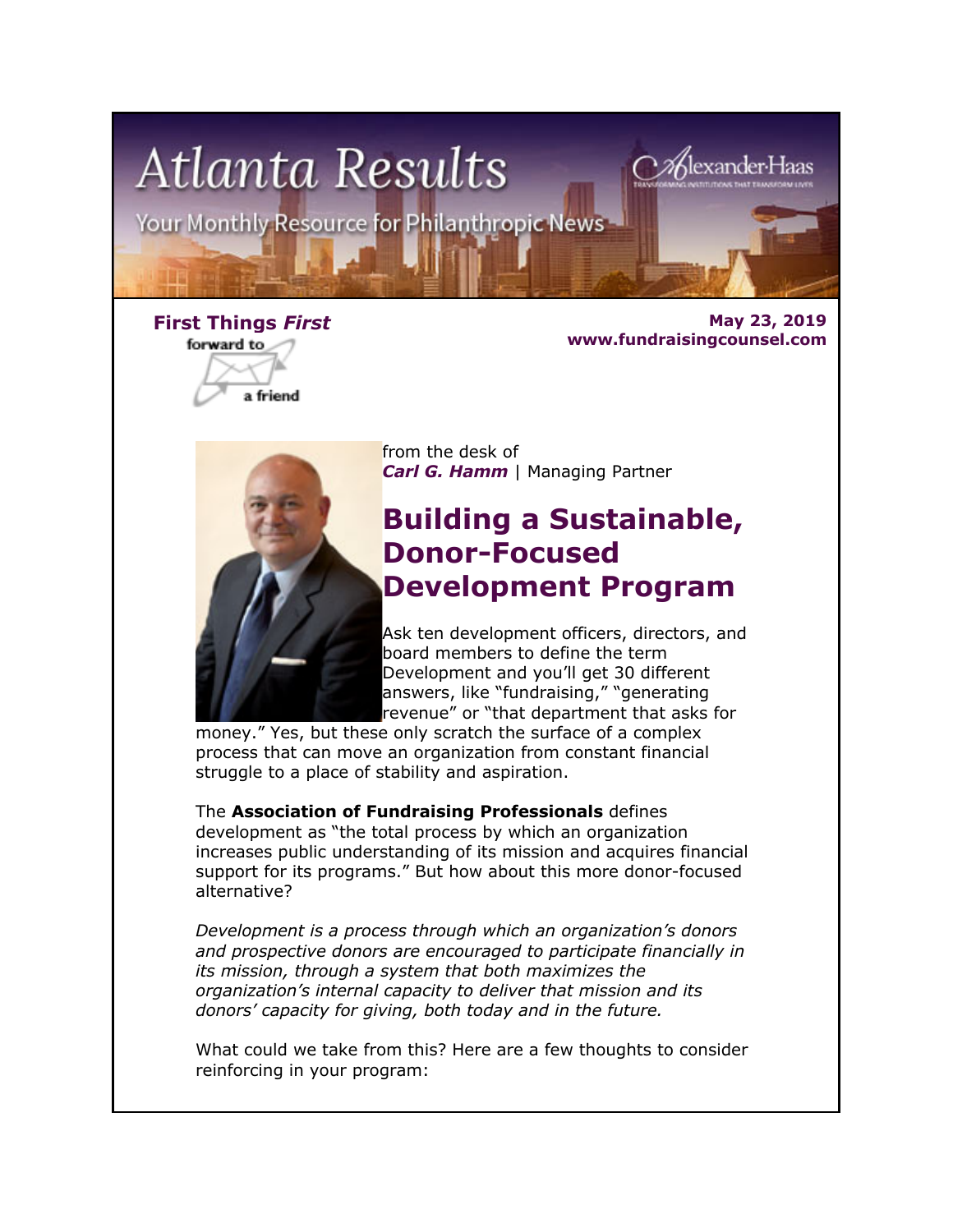#### **Don't Forget the "Why"**

Philanthropy is too often reduced to a number on a spreadsheet, more focused on the "how much" than the "why." It may sound basic, but understanding your organization's relevance and communicating it effectively is the first step in building a strong development program. Not just the lofty statement from a board retreat, but the real-world story of why your organization and its programs matter.

#### **Be in it for the Long Term**

All organizations experience financial droughts or windfalls, but a sustainable program that survives these ups-and-downs is built on continuously cultivating and stewarding donors who will deepen their institutional relationship and give more generously over time.

Fundraising is often compared to running a race, with everyone striving to reach the finish line of an annual budget or campaign goal. But a best-practices development program is more like running on a treadmill, preparing for the annual fund sprints and campaign marathons that come along.

Apart from the short-term gratification of reaching arbitrary goals, there can be great satisfaction in the daily work of building deep, lifelong relationships with your donors while reinforcing their commitment to your mission, celebrating the journey along the way through their gifts and those likely to come.

#### **Both Today and in the Future**

A strong annual giving program based on major gifts is the cornerstone on which a mature development program should be built. Planned gifts are important to securing an organization's legacy, but a successful planned giving program relies on an informed, committed constituency motivated to support the organization both during and after their lifetimes.

Donors who understand and are passionate about your work in the here-and-now are most likely to want for their support to continue. Remember that it is often the quiet, unassuming donor whose small but faithful annual gifts mask the depth of their commitment, which they immortalize through a transformative legacy bequest.

A culture of gratitude for all gifts, regardless of size, will reap tremendous benefits, both today and in the future.

As programming and budgets continue to grow and those of us responsible for philanthropic revenue face increasing pressure to produce, it is easy to be drawn into new initiatives that take our attention away from stewarding our donors. By reinforcing the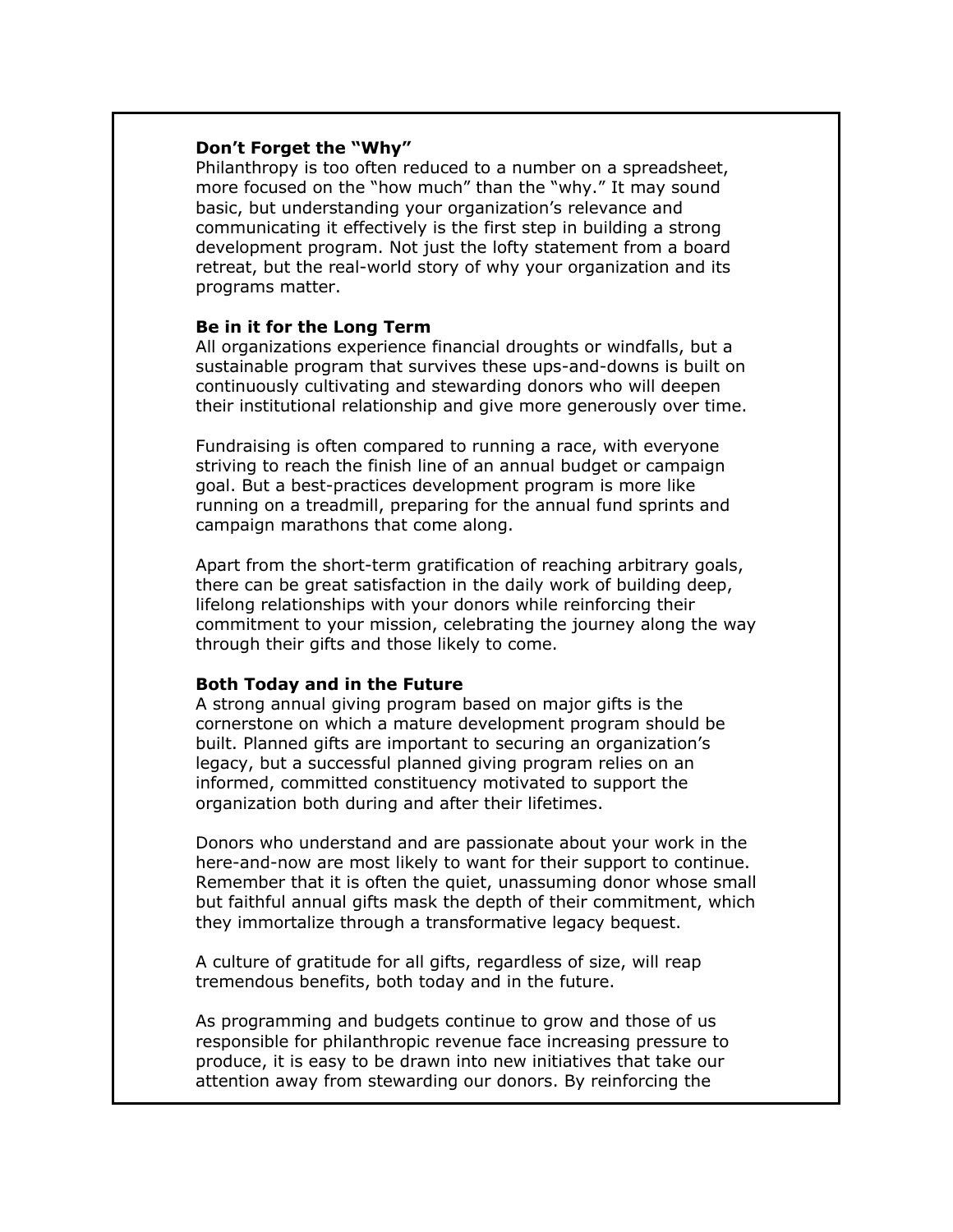importance of your institution's mission and facilitating opportunities for donors to support it, you are laying the groundwork for those who will benefit from your organization for generations to come. Plus, you'll be leaving a sustainable, donorfocused development program for the lucky person who inherits your seat someday.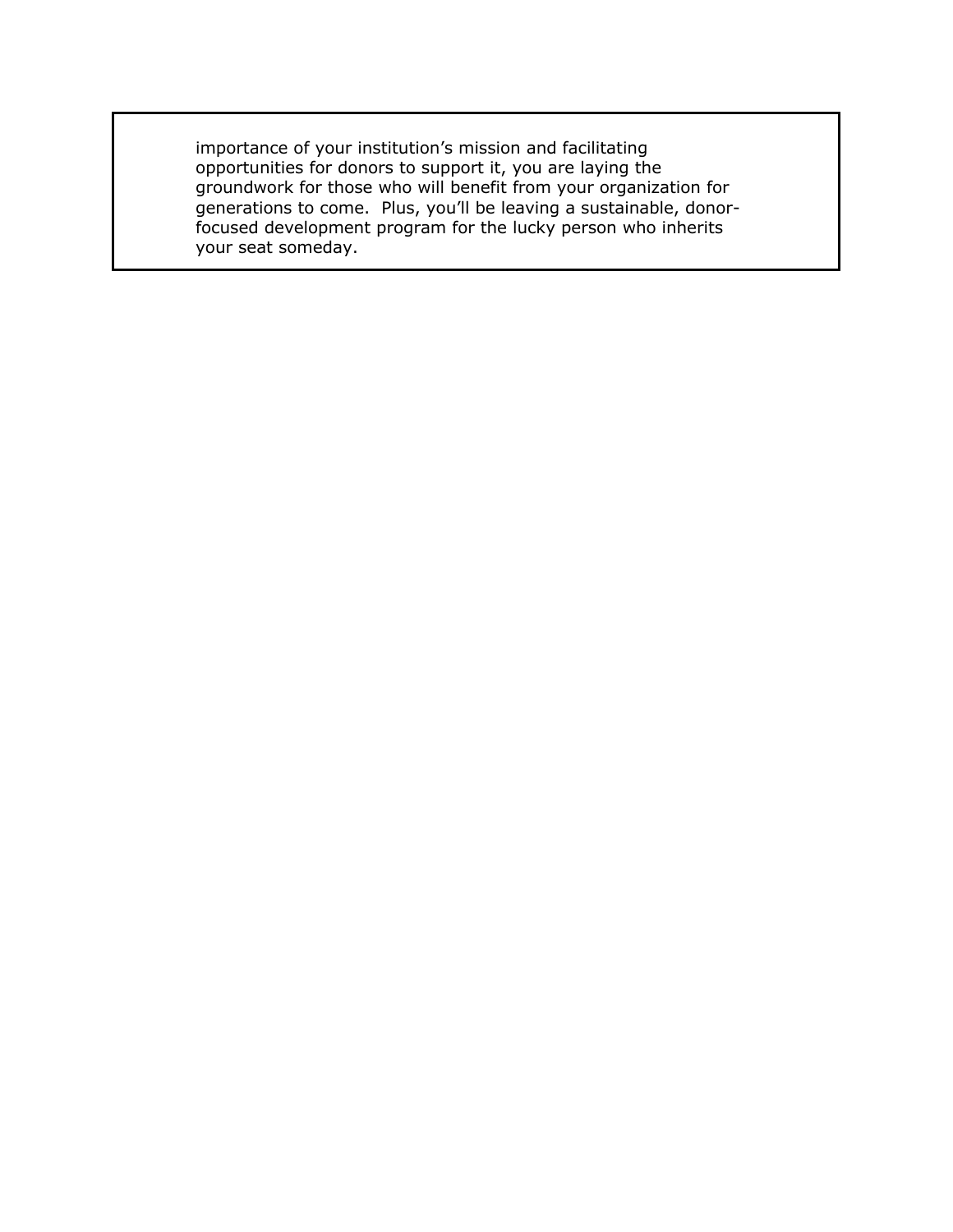lexander-Haas

please be our guest for

## **2018 Giving USA Results**

### Tuesday, June 18, 2019

Registration and Breakfast 7:30 a.m. Giving USA Presentation 8:00 a.m.

> The Cathedral of St. Philip Child Hall 2744 Peachtree Road NW Atlanta, GA 30305

Presented by Alexander Haas in partnership with AFP Greater Atlanta Chapter

Join us for the release of Giving USA Foundation's Annual Survey of Giving. We know you will find this in-depth look at philanthropy statistics and trends insightful and valuable.

### Space is Limited. Reservations are required.

To RSVP, contact Heather Pennington at 404.525.7575 or h.pennington@alexanderhaas.com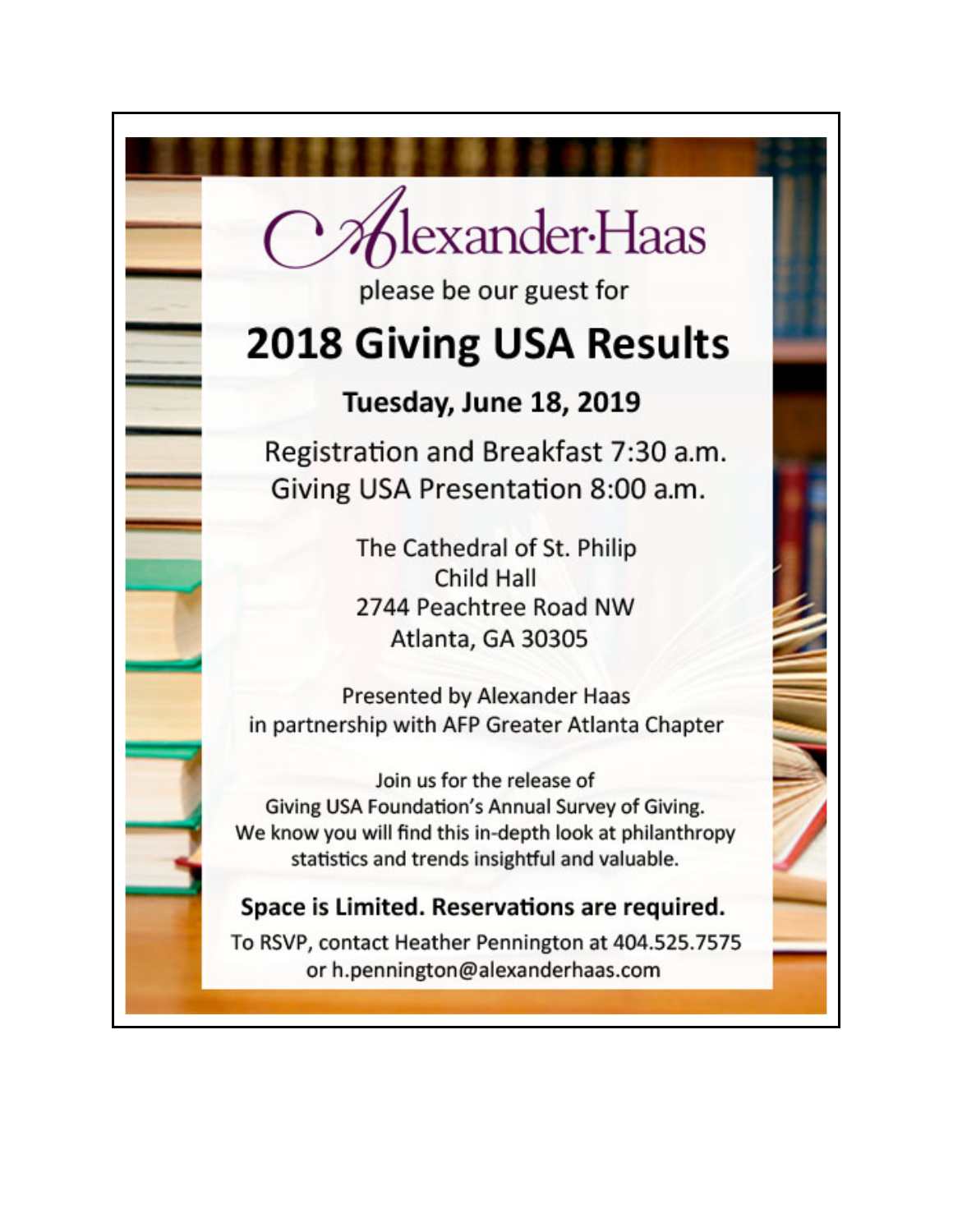### **TAKE OUR READINESS ASSESSMENT**

**CLICK HERE** 

# **ARE YOU READY** for a fundraising campaign?



### **Online Giving Flat in 2018**

In anticipation of the release of **Giving USA** next month, a just released annual survey found that online fundraising revenue at U.S. nonprofits rose 1 percent in 2018, after recording 23 percent growth in 2017.

Based on data from 135 nonprofits, the *2019 M+R* 

*Benchmarks Study* found that overall online revenue was relatively flat on a year-over-year basis, while online revenue for "rights" organizations fell 14 percent — after seeing an 88 percent jump in 2017 — with smaller declines for health, international development, and wildlife and animal welfare groups. According to the report, the flat growth in 2018 may be a natural reaction to the large increase in 2017, and 2019 may see a return to a more normal growth trendline.

### **We'd Like You to** *Know....*

### **Transforming Institutions**

Welcoming Returning Client Partners